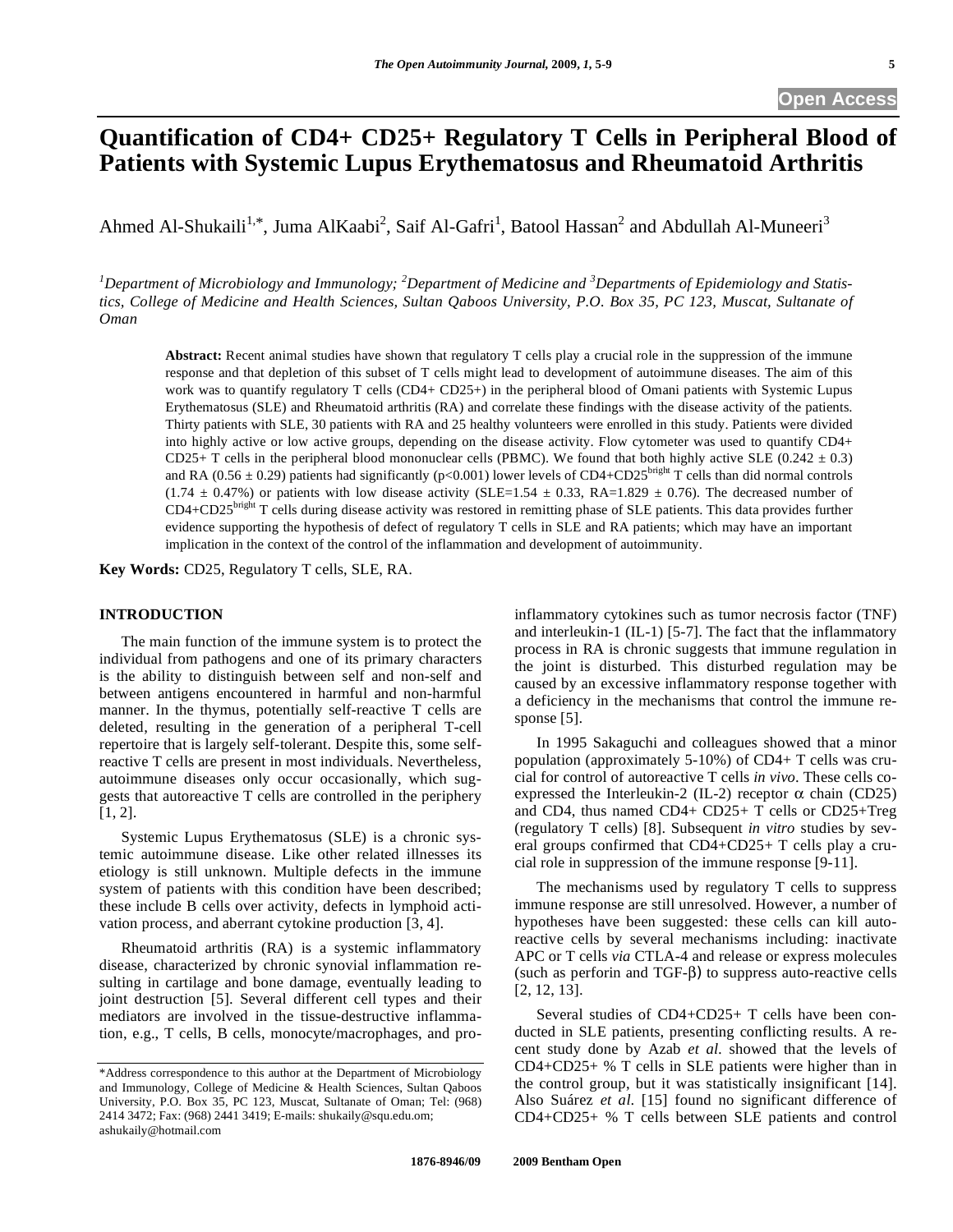group. On the other hand, several studies reported a decrease in the percentage of CD4+CD25+ T cells in SLE patients [16, 17].

 Similarly discrepant data were reported in RA patients; Lawson *et al.* reported deficit in  $CD4+CD25^{\text{bright}}$  regulatory cells in peripheral blood of early active RA compared to patients with reactive arthritis or control group [18]. However, Minami *et al.* reported that the percentage of CD4+CD25+ T cells was higher in RA patients than controls, but it was not statistically significant [19]. Other reports showed increased number of these cells in RA synovial fluid but not in peripheral blood [20-22].

 Studies of regulatory T cells are limited in the middle east and no study has been conducted in the gulf states. The aim of this work was to quantify the CD4+CD25+ T cells mainly  $CD4+CD25^{\text{bright}}$  T cells in Omani Arab patients with SLE and RA during diseases activity and remission periods.

# **SUBJECTS AND METHODS**

 *Subjects:* Thirty patients (25 females and 5 males, mean age  $44 \pm 16$ ) with SLE, 30 patients with RA (25 females and 5 males, age  $45 \pm 15$ ), and 25 healthy volunteers (20 female and 5 male, mean age  $35 \pm 7$ ) were enrolled in this study. Patients attended the Rheumatology Clinic at Sultan Qaboos University Hospital (SQUH), and all receiving immunosuppressive drugs. The patients fulfilled the American College of Rheumatology (ACR) criteria for SLE [23] or RA [24]. Diseases activity for SLE was assessed using an SLE disease activities index (SLEDAI) [25] and the disease activity for RA was determined using DAS score [26].

 Both SLE and RA patients were divided into two groups; a group with low activity of the disease and another group with highly active disease. The SLEDAI score for low active SLE patients was between 0-8 points; whereas, for the highly active SLE patients were above 8 points. Similarly, low active RA must have a DAS score less than 2.6; whereas, highly active RA patients must have DAS score of equal or above 5.4 points. Demographic information and disease manifestations of SLE and RA patients were shown in Tables **1** and **2** respectively.

 Informed consent was obtained from each subject. The Study was approved by the Medical Research and Ethics Committee (MREC) at the College of Medicine, Sultan Qaboos University (SQU).

#### **Peripheral Blood Mononuclear Cell (PBMC) Preparation**

 Peripheral venous blood was drawn from each subject in heparin-containing vacutainer tubes. PBMC were isolated by density centrifugation on Ficoll-Hypaque (Sigma, USA) Buffy coats were harvested, cells were washed (centrifuged at 300g for 5 minutes) in Hanks balanced salt solution (HBSS), (GIBCO, Paisley, UK) and maintained in RPMI-1640 (GIBCO) medium supplemented with 10% heatinactivated fetal calf serum (FCS, Sigma), 2mM L-glutamine, 100 units/ml penicillin and 100 μg/ml streptomycin. This medium will be defined as complete medium.

## **Phenotype Analysis**

 CD4+ CD25+ T cells were measured by flow cytometry (FacsCaliber, Becton Dickinson USA) method, as described previously [16, 17] with minor modification. Briefly PBMC were adjusted to  $4-5 \times 10^6$  cell/ml. One hundred μl of cell suspension was simultaneously incubated with 20 μl of peridinin chlorophyll protein (PerCP)-conjugated anti-CD3, flourescein isothiocynate (FITC)-conjugated anti-CD4, and Phycoerythrin (PE)-conjugated anti-CD25 (Becton Dickson, San Jose CA, USA) in the fridge (at 2-8 °C) for 30 minutes. Cells incubated with FITC and PE-conjugated mouse IgG were used as isotype control. Ten thousands events were collected, and CD3+ cells were selected and gated for CD4 and CD25 expression. Analysis was performed on a FacsCaliber flow cytometer using CellQuest software (Becton Dickinson). Results are expressed as the percentages of cells of the total population.

## **Table 1. Demographic Information and Disease Manifestations of SLE Patients**

| <b>Total SLE Patients</b>                    | $N=30$    |
|----------------------------------------------|-----------|
| Female/Male                                  | 25/5      |
| Age (mean $\pm$ SD)                          | $44 + 16$ |
| Clinical manifestation, n (%)                |           |
| Skin (malar rash, vasculitis, discoid lupus) | 10(33%)   |
| Renal                                        | 22 (73%)  |
| Neurological                                 | 8 (27%)   |
| Cardiac                                      | 5(22.7%)  |
| Respiratory                                  | 10(33%)   |
| Haematological                               | 22 (73%)  |
| SLEDAI score                                 |           |
| Range                                        | $0 - 30$  |
| $Mean + SD$                                  | $15 + 12$ |

**Table 2. Demographic Information and Disease Manifestations of RA Patients** 

| <b>Total RA Patients</b>      | $N=30$      |
|-------------------------------|-------------|
| Female/male                   | 25/5        |
| Age (mean $\pm$ SD)           | $45 \pm 15$ |
| Clinical manifestation        |             |
| Erosions, $n$ $(\%)$          | 22 (73%)    |
| Extra-articular feature n (%) |             |
| <b>Nodules</b>                | 10 (33%)    |
| <b>Vasculitis</b>             | 1(3%)       |
| Neuropathy                    | 1(3%)       |
| Other                         | 3(10%)      |
| DAS score                     |             |
| Range                         | $0 - 8$     |
| Mean                          | 4.7         |

#### **Statistical Analysis**

 SPSS software program was used for the data analysis; Descriptive values of variable were expressed as the mean  $\pm$ SD. All variables were normally distributed and analyzed by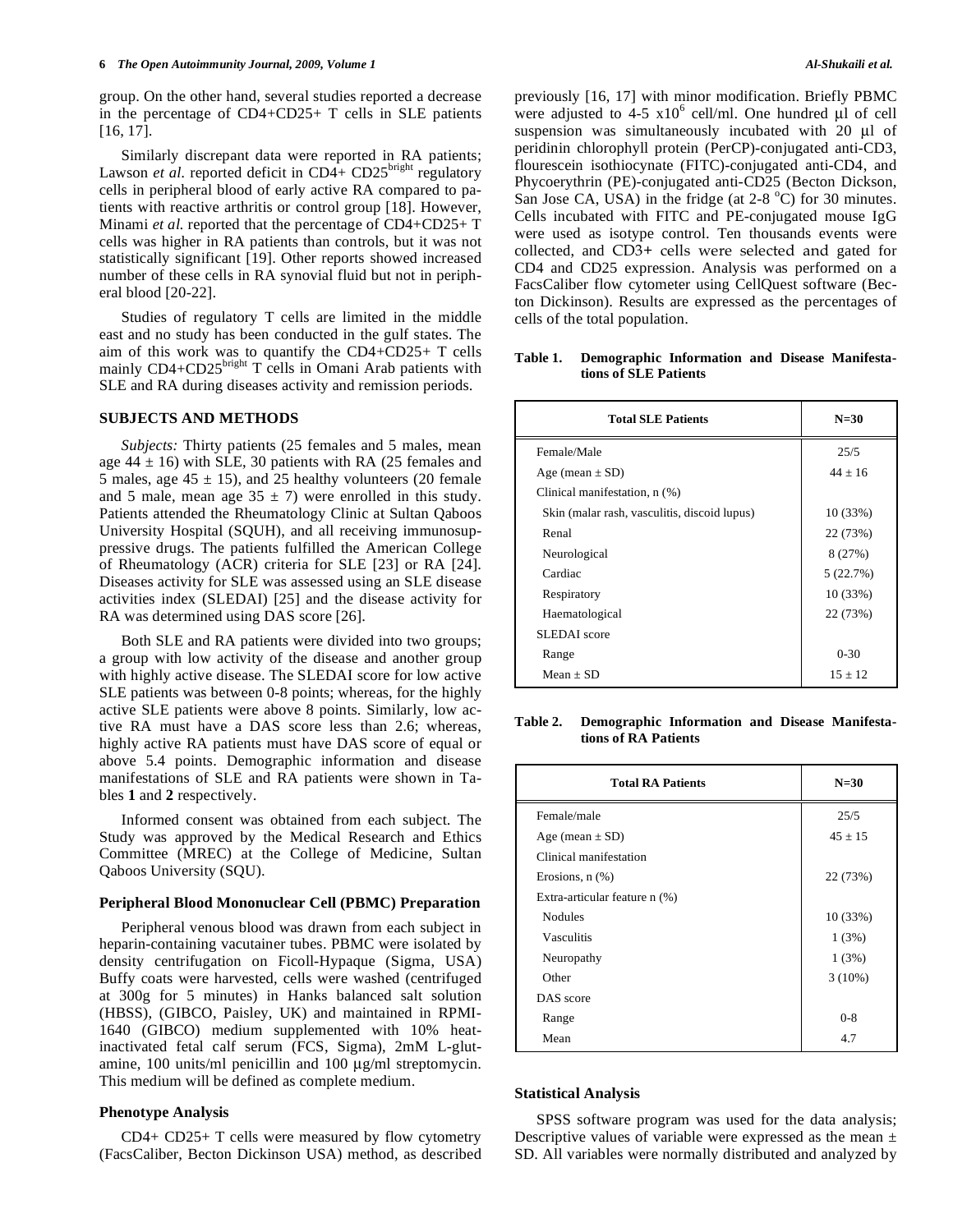student t-test. P value less than 0.05 was considered statistically significant.

# **RESULTS**

 As shown in Fig. (**1**), there is a variation in the percentages of CD4+CD25+ T cells, in both normal controls and patients with SLE or RA. The mean percentages of total CD4+CD25+ T cells were lower in low active SLE (10.50  $\pm$ 5.99), highly active SLE (9.9  $\pm$  2.13) and highly active RA  $(10.42 \pm 2)$  patients, compared to healthy control  $(12.93 \pm 1)$ 5.8), but statistically insignificant. Whereas the mean percentages of CD4+CD25+ T cells in low active RA group  $(15.48 \pm 5.74)$  were slightly higher than controls.

 If we defined those CD4+CD25+ T cells with fluorescence intensity of CD25 expression exceeding 100 as CD4+  $CD25^{\text{bright}}$  T cells, as previously described [17], we found that both highly active SLE (0.242  $\pm$  0.3) and RA (0.56  $\pm$ 0.29) patients had significantly ( $p$ < 0.001) lower levels of CD4+CD25<sup>bright</sup> T cells than normal controls  $(1.74 \pm 0.47\%)$ or the groups with low activity (SLE= $1.54 \pm 0.33$ , RA= $1.829$ )  $\pm$  0.76). low active SLE group had also decreased levels of  $CD4 + CD25$ <sup>bright</sup> T cells compared to normal controls; but did not reach a statistical significance (Fig. **2**).

 CD4+CD25bright regulatory T cells were measured in seven patients with highly active SLE and measured again after 3-8 months when patients were in remission period; we found that the decreased number of  $CD4+CD25^{\text{bright}}$  T cells was restored in remitting phase (Fig. **3**).

# **DISCUSSION**

 In the present study, we have reported that highly active SLE or RA (but not patients with low activity) patients exhibited significantly low level  $CD4+CD25^{\text{bright}}$  regulatory T cells compared to healthy controls. This is in agreement with previous studies done by several other investigators, enrolling different ethnic groups of patients [16, 17]. Low active



**Fig. (1)**. Statistically insignificant decrease in the percentages of total CD4+ CD25+ T cells in peripheral blood (PB) from Systemic Lupus Erythematosus patients with low activity (SLEDAI=0-8), active SLE (SLEDAI >8) and rheumatoid arthritis (RA) patients with high activity (DAS score  $\geq$ 5.4) compared to healthy controls. A slight increase in CD4+ CD25+ T cells in PB of RA patients with low diseases activity (DAS score <2.6) was observed. Values are the mean ± standard deviation (SD).



**Fig.** (2). Percentages of CD4+ CD25<sup>bright</sup> T cells in each clinical group. Highly active Systemic Lupus Erythematosus (SLE, SLEDAI >8 points) and rheumatoid arthritis (RA, DAS  $\geq$ 5.4) patients exhibit a significant reduction (p<0.001) in the CD4+ CD25<sup>bright</sup> T cells compared to patients with low activity or healthy control. (\*\*\*= high significant differences).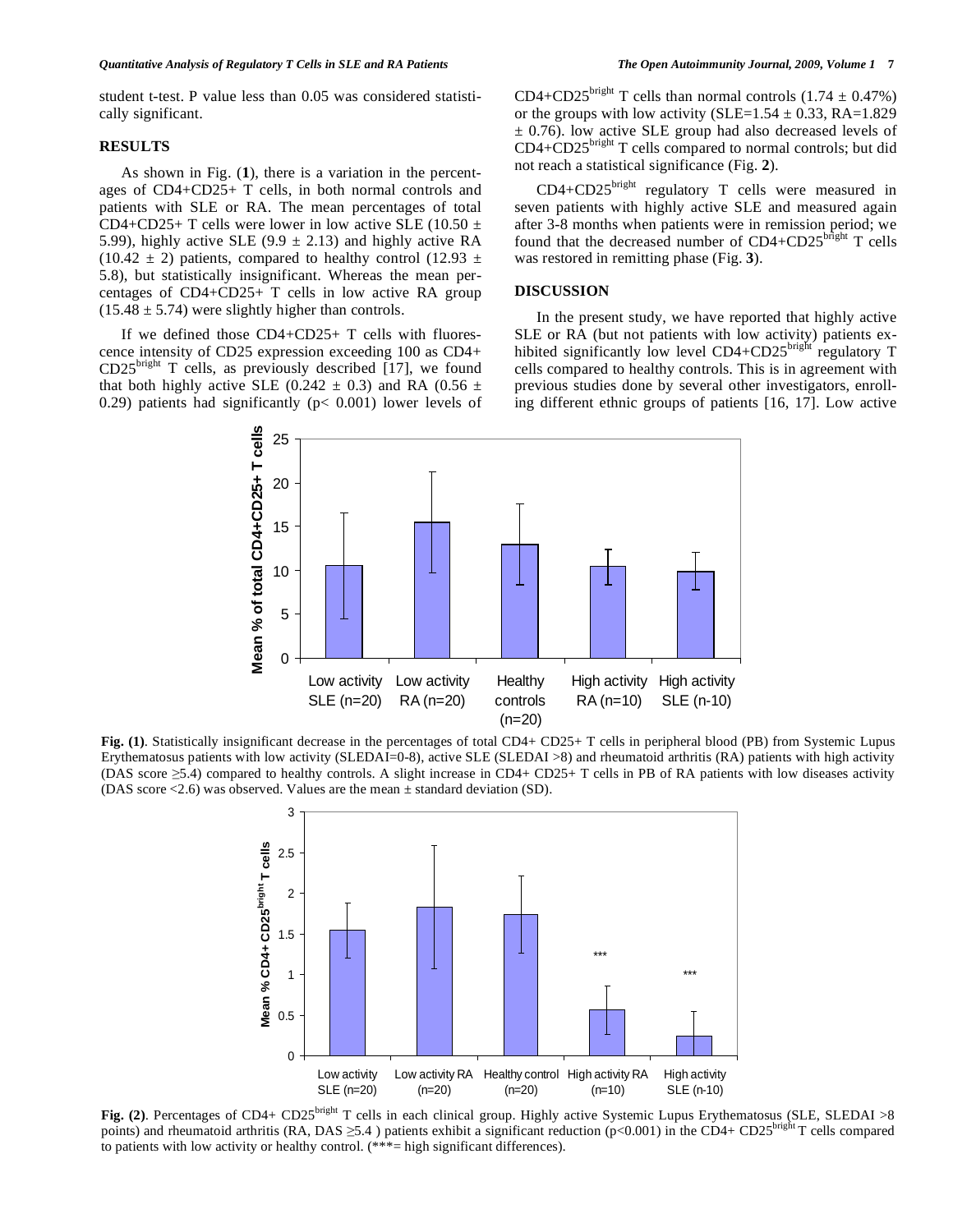

Fig. (3). The decreased number of CD4+ CD25<sup>bright</sup> T cells during disease activity was restored in remission period of seven patients with Systemic Lupus Erythematosus (SLE).

SLE group also showed low level of CD4+CD25bright T cells but statistically insignificant. This probably a reflection of using low sample size (n=20); larger sample size may offer a significant difference. The mean  $(\pm SD)$  percentages of  $CD4+CD25<sup>bright</sup>$  as well as the total  $CD4+CD25+T$  cells are in line with the published "normal" values [9, 16, 17].

 CD4+CD25+ T cells have been investigated in several autoimmune diseases, presenting conflicting results in most cases [14-22]. These discrepancies may be attributed to the differences in the selection of patients (active or inactive diseases) or probably due to technical difficulties in CD4+ CD25+ T cells phenotypic characterization. Because CD25 is transiently up-regulated in T cells after activation, circulating CD4+CD25+ T cells make a heterogeneous population [27]. Furthermore, patients treated with corticosteroids, alone or with other immunosuppressive drugs, had a significantly higher level of CD4+CD25+ than the group of patients not on corticosteroids treatment and the control group [14]. Our groups of patients were all in immunosuppressive drugs including corticosteroid. We did not correlate the type of medications given to patients with levels of regulatory T cells, because our aim was to correlate the diseases activity with levels of regulatory T cells.

 The exact mechanisms that reduce the level of CD4+ CD25+ T cells in SLE patient are not clear. However, the following hypotheses have been suggested: Cytokine profile in SLE or RA patients may have a suppressive function towards those cells (e.g. TNF- $\alpha$ ) [11]. Moreover, patients with autoimmune diseases may release lymphocytes-specific cytotoxic antibodies [28].

 It has been previously shown that only those cells expressing high levels of CD25 (CD25<sup>bright</sup>) efficiently suppress proliferative responses, thus being considered true regulatory T cells [9]. However, FOXP3 (a forkhead/winged helix family member) has been shown to play an important role in controlling the development and functions of regulatory T cells [29]. In humans, FOXP3 is predominantly expressed in CD4+CD25+ cells, especially in the CD4+  $CD25<sup>bright</sup>$  cells with regulatory functions [32-34]. Therefore, FOXP3 appears to be a specific marker for regulatory T cells and can be a potential therapeutic target for autoimmune diseases [30-32]. Hence, both of these markers (CD25, FOXP3) should be used for quantification of regulatory T cells in health and disease.

 The use of regulatory T cells for the re-establishment of the peripheral tolerance is a novel approach for the treatment of autoimmune diseases. Administration of regulatory T cells may be one way to achieve this goal [33]. However, regulatory T cells are difficult to expand *in vitro* and evidences from animal models that polyclonal regulatory T cells can treat autoimmune diseases are still controversial. For example, adoptive transfer of CD4+ CD25+ regulatory T cells has been shown to cure murine colitis after disease onset in SCID mice [34]. Nevertheless, such transfer of these regulatory T cells has failed in experimental diabetes [35] and arthritis [36]. It is certainly, too early to speculate whether and how cellular therapy with regulatory T cells have therapeutic potential in autoimmune diseases until we have reliable knowledge about the function of these cells in diseases.

 In summary, this work suggests that Omani patients with highly active SLE or RA exhibit a significant reduction in the CD4+ CD25<sup>bright</sup> regulatory T cells subset, corresponding to data reported previously with different ethnic group. This significant defect in regulatory T cells not presents during disease remission. This data provides further evidence supporting the hypothesis of defect of regulatory T cells in SLE and RA patients; and may have an important implication in the context of the control of the inflammation and development of autoimmunity.

# **ACKNOWLEDGEMENTS**

 We thank Drs. Crystal Koh and Nasser Al-Nazwani for their excellent editorial assistance and critical reading of the manuscript.

# **REFERENCES**

- [1] Van Parijs L, Abbas AK. Homeostasis and self-tolerance in the immune system: turning lymphocytes off. Science 1998; 280: 243- 8.
- [2] Lan RY, Ansari AA, Lian ZX, Gershwin ME. Regulatory T cells: development, function and role in autoimmunity. Autoimmun Rev 2005; 4: 351-63.